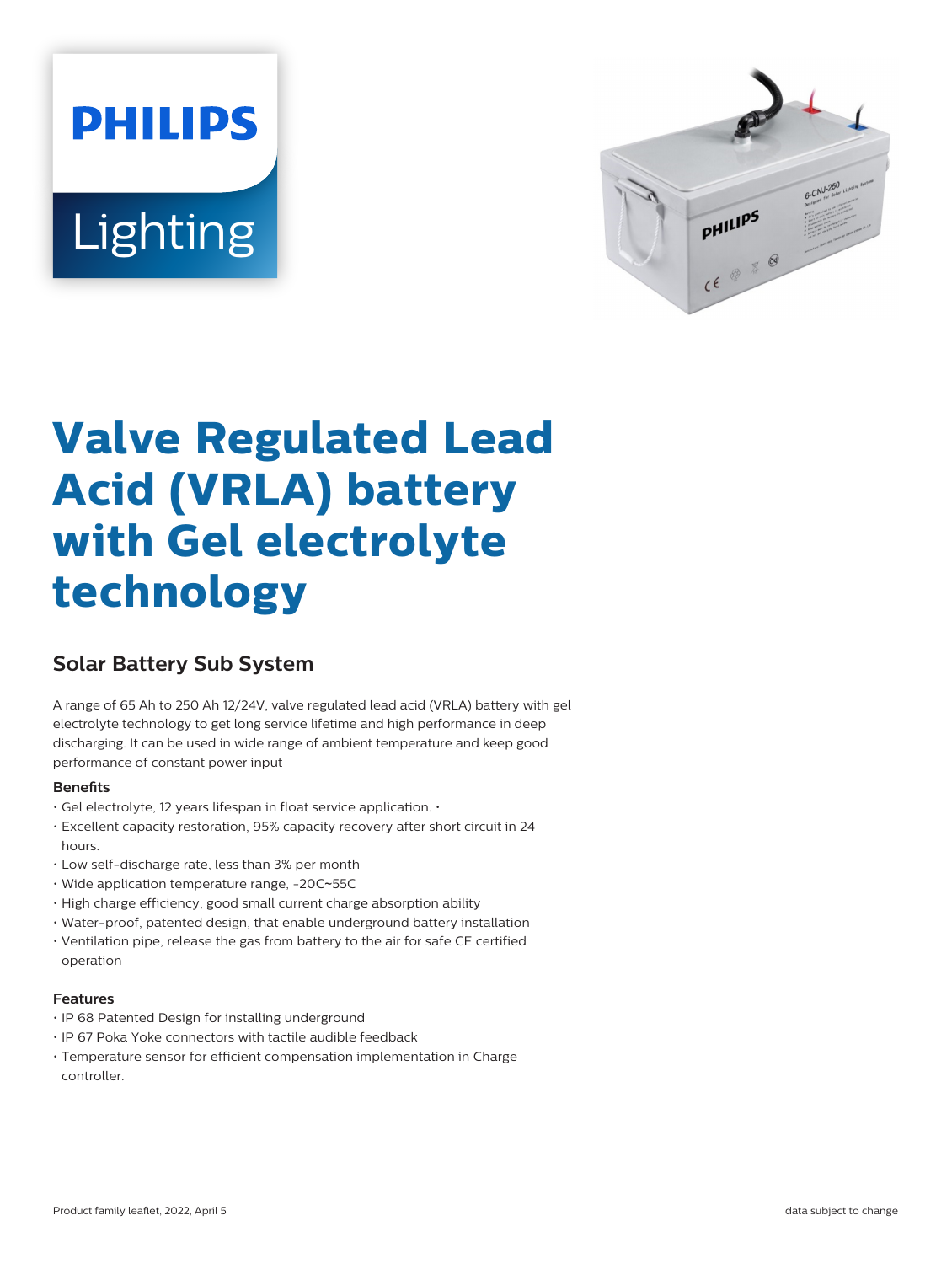## **Solar Battery Sub System**

#### **Application**

• Solar Street lighting

• Solar Flood Lighting

#### **Versions**











**IP 68 LMLA Gel battery Lithium Ferro Phosphate battery Lithium Ferro Phosphate battery Lithium Ferro Phosphate battery**



**Lithium Ferro Phosphate battery Lithium Ferro Phosphate battery**

| Approval and application        |          |
|---------------------------------|----------|
| Ingress protection code         | IP68     |
|                                 |          |
| <b>Operating and electrical</b> |          |
| Cable connection kit            | Included |

#### **Application conditions**

| Ambient                                                                                                            |
|--------------------------------------------------------------------------------------------------------------------|
| <b>Ambient</b><br>temperature                                                                                      |
| Ambient<br>range for<br>temperature                                                                                |
| <b>Full Product</b><br><b>Full Product</b><br>discharging<br>range for<br>temperature                              |
| <b>Order Code Name</b><br>Order Code Name<br>charging<br>(when light is on)<br>range                               |
| XGS32112V/<br>$-20$ to $+55$ °C<br>01817802<br>XGS322 12V/<br>01816902<br>$-20$ to $+55$ °C<br>$-20$ to +55 °C     |
| 65AH IP68 Gel<br>65AH IP68 Gel                                                                                     |
| Bat 5yrs For24<br>Bat sys 5yrs                                                                                     |
| XGS322 12V/<br>01817102<br>XGS32112V/<br>$-20$ to $+55$ °C.<br>01817902<br>$-20$ to $+55$ °C<br>$-20$ to $+55$ °C. |
| 100AH IP68 Gel<br>80AH IP68 Gel                                                                                    |
| Bat sys 5yrs<br>Bat 5yrs For24                                                                                     |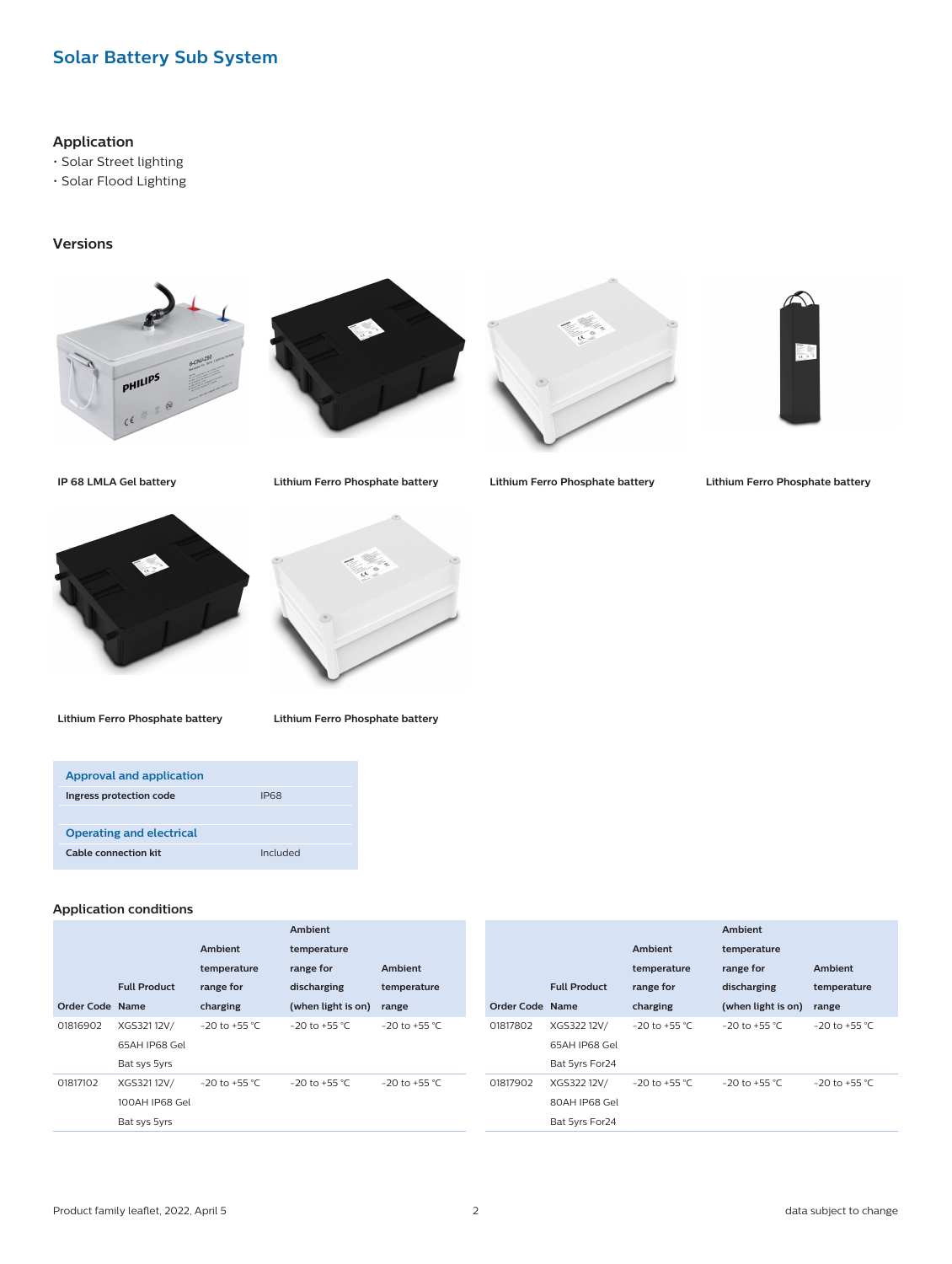# **Solar Battery Sub System**

|                 |                     |                    | <b>Ambient</b>     |                    |
|-----------------|---------------------|--------------------|--------------------|--------------------|
|                 |                     | <b>Ambient</b>     | temperature        |                    |
|                 |                     | temperature        | range for          | <b>Ambient</b>     |
|                 | <b>Full Product</b> | range for          | discharging        | temperature        |
| Order Code Name |                     | charging           | (when light is on) | range              |
| 01818002        | XGS322 12V/         | $-20$ to $+55$ °C. | $-20$ to $+55$ °C. | $-20$ to $+55$ °C. |
|                 | 100AH IP68 Gel      |                    |                    |                    |
|                 | Bat 5yrs For24      |                    |                    |                    |
| 01818102        | XGS322 12V/         | $-20$ to $+55$ °C  | $-20$ to $+55$ °C. | $-20$ to $+55$ °C. |
|                 | 120AH IP68 Gel      |                    |                    |                    |
|                 | Bat 5yrs For24      |                    |                    |                    |
| 01819602        | XGS322 12V/         | $-20$ to $+55$ °C  | $-20$ to $+55$ °C  | $-20$ to $+55$ °C. |
|                 | 65AH IP68 Gel       |                    |                    |                    |
|                 | Bat 3yrs For24      |                    |                    |                    |
| 01819702        | XGS322 12V/         | $-20$ to $+55$ °C  | $-20$ to $+55$ °C. | $-20$ to $+55$ °C. |
|                 | 80AH IP68 Gel       |                    |                    |                    |
|                 | Bat 3yrs For24      |                    |                    |                    |
| 01819802        | XGS322 12V/         | $-20$ to $+55$ °C  | $-20$ to $+55$ °C. | $-20$ to $+55$ °C. |
|                 | 100AH IP68 Gel      |                    |                    |                    |
|                 | Bat 3yrs For24      |                    |                    |                    |

|                 |                     |                       | Ambient            |                |
|-----------------|---------------------|-----------------------|--------------------|----------------|
|                 |                     | Ambient               | temperature        |                |
|                 |                     | temperature           | range for          | <b>Ambient</b> |
|                 | <b>Full Product</b> | range for             | discharging        | temperature    |
| Order Code Name |                     | charging              | (when light is on) | range          |
| 50739500        | ZJS60180AH          | 0 to +60 $^{\circ}$ C | $-20$ to $+60$ °C  | 0 to +60 $°C$  |
|                 | 25.6V Battery       |                       |                    |                |
| 50738800        | ZJS601100AH         | 0 to +60 °C.          | $-20$ to $+60$ °C  | 0 to +60 $°C$  |
|                 | 25.6V Battery       |                       |                    |                |
| 50765400        | ZJS60150AH          | 0 to +60 °C.          | $-20$ to $+60$ °C  | 0 to +60 $°C$  |
|                 | 12.8V Battery       |                       |                    |                |
| 50770800        | ZJS60170AH          | 0 to +60 °C.          | $-20$ to $+60$ °C  | 0 to +60 $°C$  |
|                 | 25.6V Battery       |                       |                    |                |
| 50771500        | ZJS60190AH          | 0 to +60 °C.          | $-20$ to $+60$ °C  | 0 to +60 $°C$  |
|                 | 25.6V Battery       |                       |                    |                |

#### **Operating and electrical**

|          |                                   |                | <b>Battery</b> |                     |                |
|----------|-----------------------------------|----------------|----------------|---------------------|----------------|
|          |                                   | <b>Battery</b> | charging &     |                     |                |
|          |                                   | ampere         | discharging    |                     | <b>Battery</b> |
|          | Order Code Full Product Name hour |                | cycles         | <b>Battery type</b> | voltage        |
| 01816902 | XGS32112V/65AH                    | 65 Ah          | 750            | Gel                 | 12 V           |
|          | IP68 Gel Bat sys                  |                |                |                     |                |
|          | 5yrs                              |                |                |                     |                |
| 01817102 | XGS321 12V/100AH 100 Ah           |                | 750            | Gel                 | 12 V           |
|          | IP68 Gel Bat sys                  |                |                |                     |                |
|          | 5yrs                              |                |                |                     |                |
| 01817802 | XGS322 12V/65AH                   | 65 Ah          | 750            | Gel                 | 24 V           |
|          | IP68 Gel Bat 5yrs                 |                |                |                     |                |
|          | For <sub>24</sub>                 |                |                |                     |                |
| 01817902 | XGS322 12V/80AH 80 Ah             |                | 750            | Gel                 | 24 V           |
|          | IP68 Gel Bat 5yrs                 |                |                |                     |                |
|          | For <sub>24</sub>                 |                |                |                     |                |
| 01818002 | XGS322 12V/                       | 100 Ah         | 750            | Gel                 | 24 V           |
|          | 100AH IP68 Gel                    |                |                |                     |                |
|          | Bat 5yrs For24                    |                |                |                     |                |
| 01818102 | XGS322 12V/                       | 120 Ah         | 750            | Gel                 | 24 V           |
|          | 120AH IP68 Gel                    |                |                |                     |                |
|          | Bat 5yrs For24                    |                |                |                     |                |
| 01819602 | XGS322 12V/65AH                   | 65 Ah          | 750            | Gel                 | 24 V           |
|          | IP68 Gel Bat 3yrs                 |                |                |                     |                |
|          | For <sub>24</sub>                 |                |                |                     |                |
|          |                                   |                |                |                     |                |

|          |                                   | <b>Battery</b><br>ampere | <b>Battery</b><br>charging &<br>discharging |                      | <b>Battery</b> |
|----------|-----------------------------------|--------------------------|---------------------------------------------|----------------------|----------------|
|          | Order Code Full Product Name hour |                          | cycles                                      | <b>Battery type</b>  | voltage        |
| 01819702 | XGS322 12V/80AH                   | 80 Ah                    | 750                                         | Gel                  | 24 V           |
|          | IP68 Gel Bat 3yrs                 |                          |                                             |                      |                |
|          | For <sub>24</sub>                 |                          |                                             |                      |                |
| 01819802 | XGS322 12V/                       | 100 Ah                   | 750                                         | Gel                  | 24 V           |
|          | 100AH IP68 Gel                    |                          |                                             |                      |                |
|          | Bat 3yrs For24                    |                          |                                             |                      |                |
| 50739500 | ZJS60180AH                        | 80Ah                     | 2000                                        | Lithium Ferro 25.6 V |                |
|          | 25.6V Battery                     |                          |                                             | Phosphate            |                |
| 50738800 | ZJS601100AH                       | 100 Ah                   | 2000                                        | Lithium Ferro        | 25.6 V         |
|          | 25.6V Battery                     |                          |                                             | Phosphate            |                |
| 50765400 | ZJS60150AH                        | 50 Ah                    | 2000                                        | Lithium Ferro        | 12.8 V         |
|          | 12.8V Battery                     |                          |                                             | Phosphate            |                |
| 50770800 | ZJS60170AH                        | 70 Ah                    | 2000                                        | Lithium Ferro        | 25.6 V         |
|          | 25.6V Battery                     |                          |                                             | Phosphate            |                |
| 50771500 | ZJS60190AH                        | 90 Ah                    | 2000                                        | Lithium Ferro        | 25.6 V         |
|          | 25.6V Battery                     |                          |                                             | Phosphate            |                |
|          |                                   |                          |                                             |                      |                |

#### **Mechanical and housing**